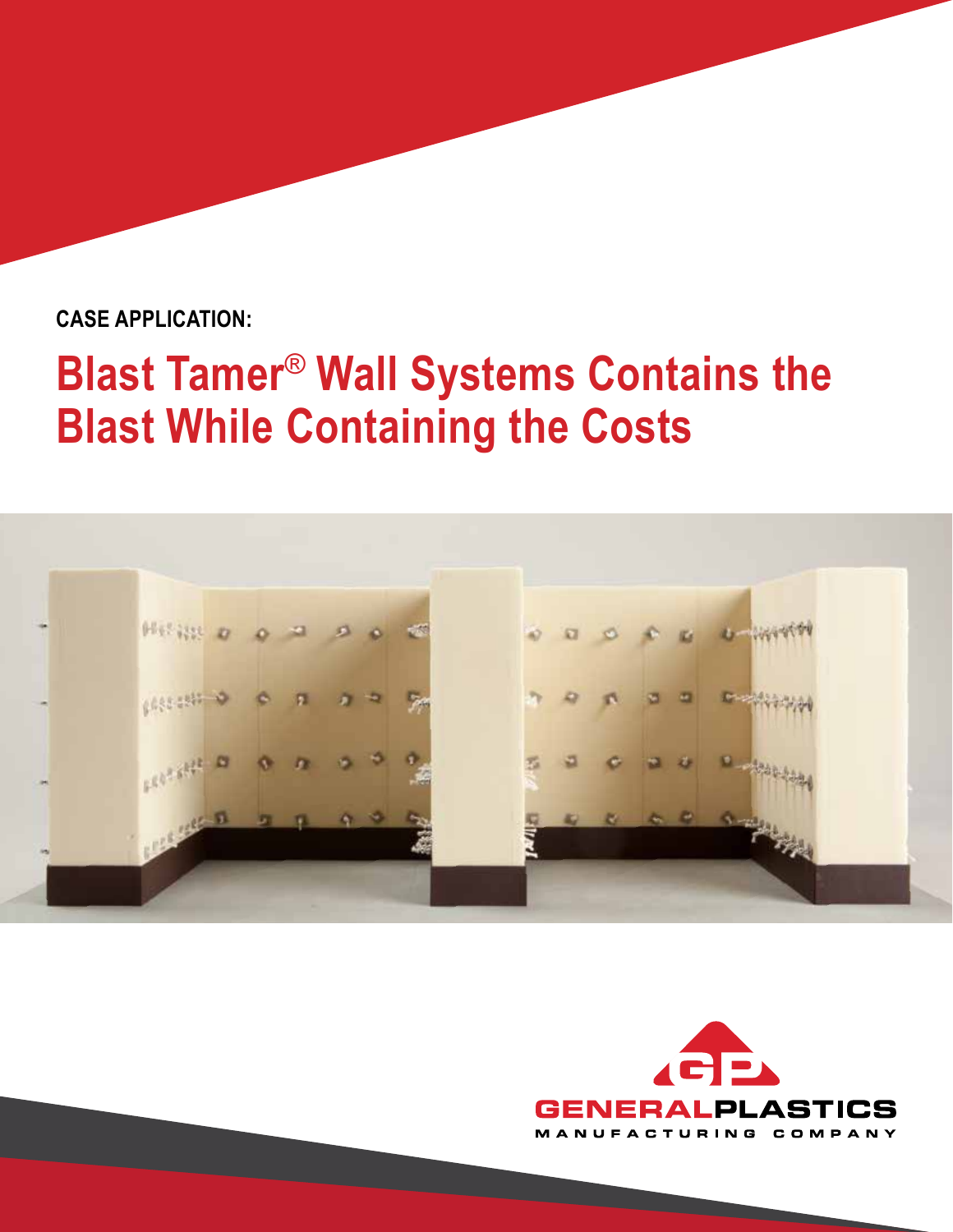## **BACKGROUND:**

### **THE CHALLENGE:**

#### *KEY REQUIREMENTS:*

- Material with no adverse burn characteristics
- Material that would not emit toxic or substances
- A reliable container for sand ballast that would absorb blast wave energy and prevent the sympathetic detonation of adjacent explosive materials
- A nonmetal barrier system to prevent fragmentation damage
- The ability of the retainer system to maintain structural rigidity over time

# **THE RESULTS:**

**Since their introduction in 1957**, rigid polyurethane foams (RPFs) have undergone numerous formulation changes to meet different product requirements. The density and chemistry of the foams are altered to meet requirements of strength, impact absorbance, fire resistance and insulating char formation based on the customer's needs and application.

The Air National Guard (ANG) contacted General Plastics as it explored rigid polyurethane foam solutions to munitions storage for its civil air defense facilities. In particular, it sought a costeffective, nonflammable barrier solution for storage of Division 1.1 and 1.4 explosives in a smaller footprint to reduce costs.

#### **LAST-A-FOAM® is put to the test**

This LAST-A-FOAM® product's density and chemical structure have been optimized for this application. The Air National Guard requested LAST-A-FOAM® material from General Plastics due to its known fire retardant character and long product life. The product's density of 7 pounds per cubic foot was chosen due to the results of a blast energy study performed at Sandia National Laboratories. This density of foam was shown to be optimal for blast energy absorption through foam destruction.

Further testing was conducted by the Structures Laboratory of the U.S. Army Engineer Research and Development Center. A downsized BLAST-TAMER® prototype cubicle was constructed on-site and filled with sand to make the test as accurate as possible. A one-pound block of C-4 plastic explosive was placed next to the cubicle. The size of the explosive charge placed inside was scaled to the size of the cubicle to simulate a worstcase scenario.

As intended, the blast fully destroyed the BLAST-TAMER® cubicle. In the process, the explosive force of the blast was partially absorbed, then deflected upward – away from the (theoretical) pile of explosive materials adjacent to the cubicle's walls, preventing further explosions. In three different demonstrations of the system with the same 40-pound TNT charge in each, the block of C-4 did not sympathetically detonate, proving the effectiveness of the system.

Since 1994, General Plastics has supplied BLAST-TAMER® wall systems to five ANG units, with nine installations currently in place.

The BLAST-TAMER® wall system incorporates advanced technology polyurethane foam designed to mitigate inadvertent explosion in ordinance storage facilities.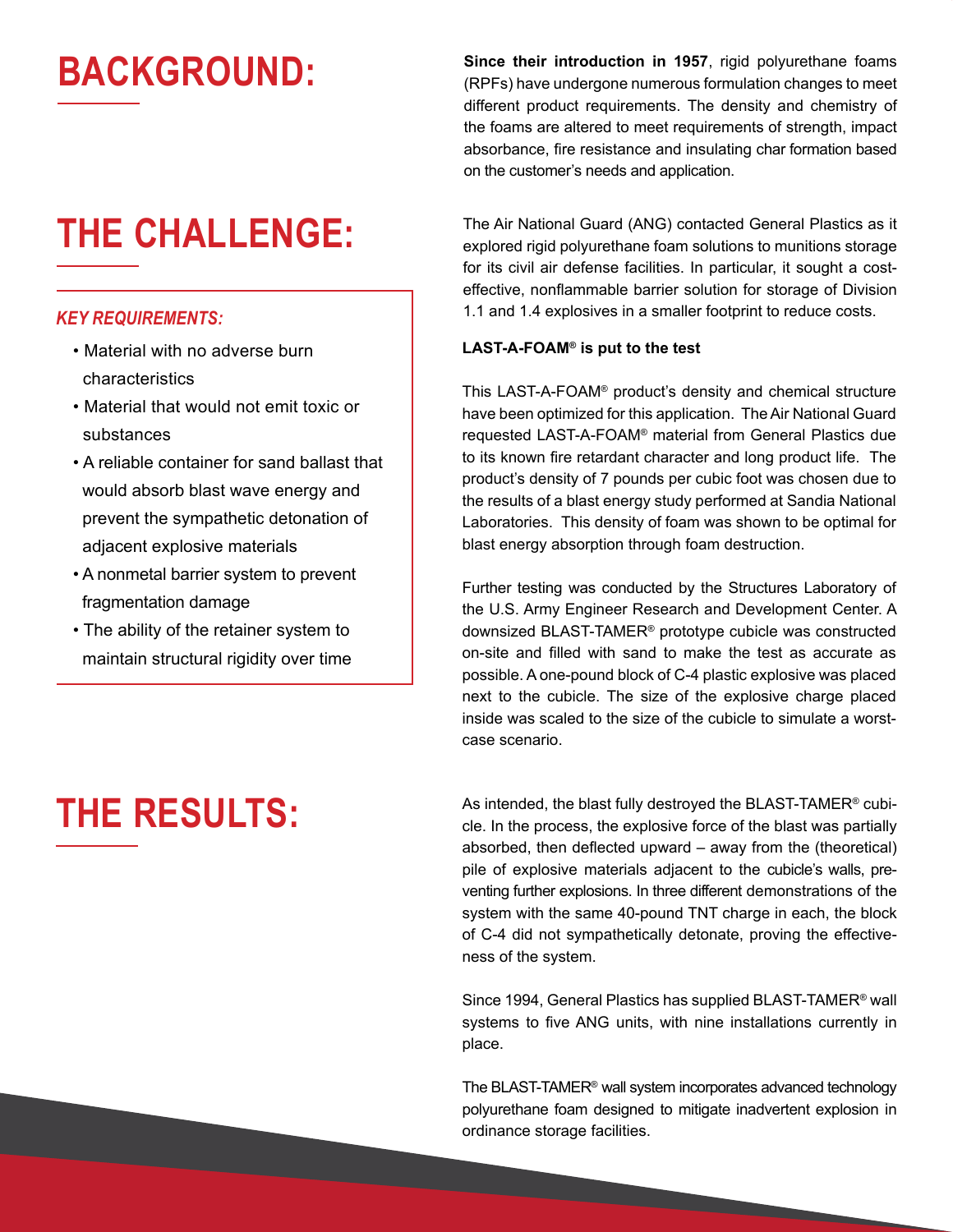

#### *BLAST-TAMER*® *FEATURES:*

- Flame-retardant, self-extinguishing materials
- Organic material does not emit toxic fumes, leach chemicals, oxidize or support fungus
- Kevlar®-reinforced retaining cord system maintains rigidity
- Allows igloo storage of Division 1.1 and 1.4 explosives
- Ready to deploy no painting or additional finishing required

The BLAST-TAMER® wall system is installed inside an earth-covered magazine structure. Installation usually consists of a series of cubicles that isolate different types of explosive materials from each other. The wall system allows the storage of several types of explosives in a single space. It can improve the capacity of the earth-covered magazine by up to 800 percent compared to conventional barricade systems.

#### **BLAST-TAMER – Approved by Department of Defense Explosive Safety Board**

- Increases explosive storage capacity up to 8 times the storage density of class 1.1 explosives
- Improves space utilization in existing structures at low cost
- Absorbs and disperses blast energy upward, not to adjoining compartments
- Permits storage of different compatible munitions under the same roof
- Reduces storage-site "clear-zone" size requirements
- Easy to install; assembly does not require highly skilled workers
- Long-lasting system that requires no maintenance
- No degradation in strength or changes to material's chemical properties over time
- Ability to retrofit many existing structures of different sizes and shapes